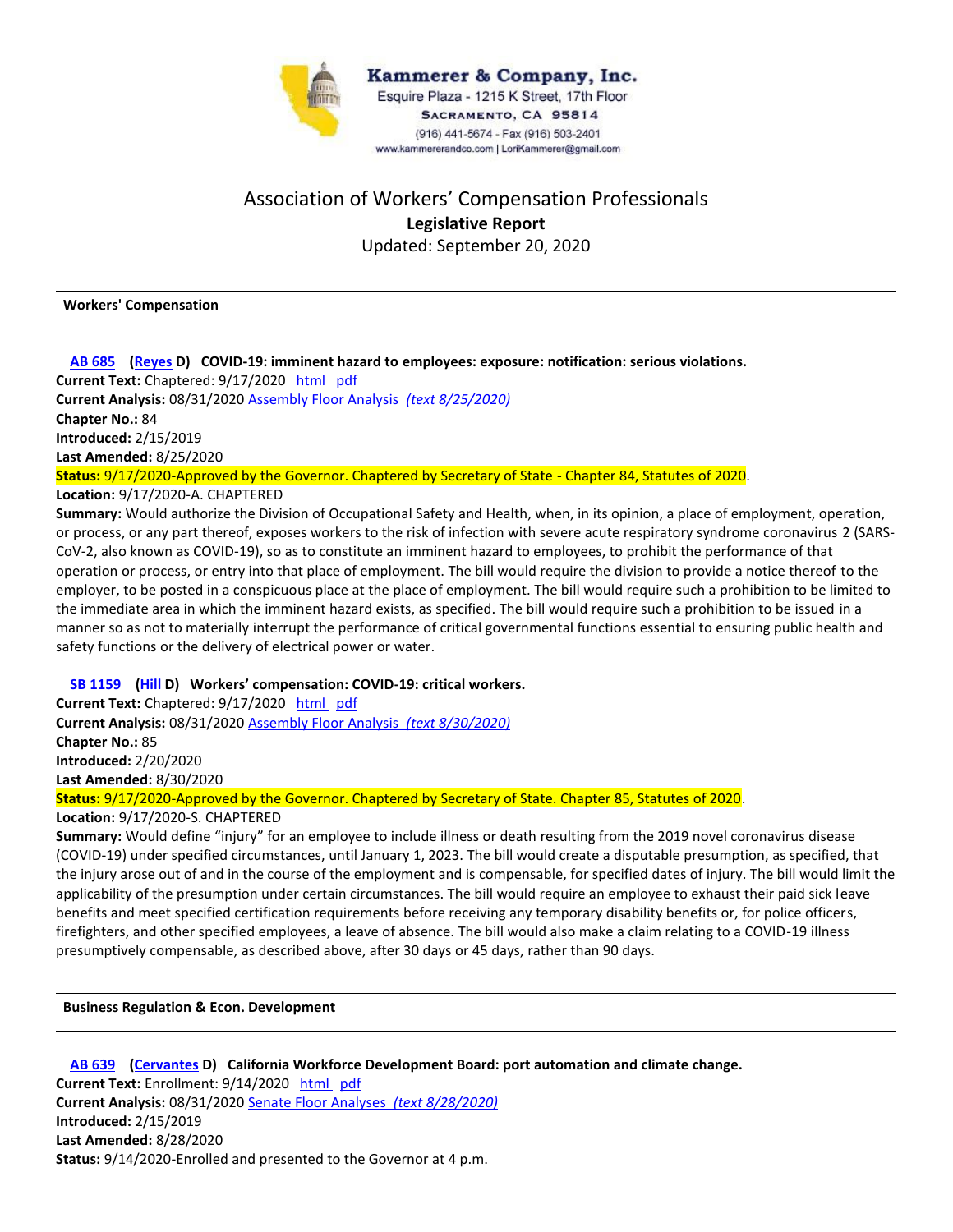#### **Location:** 9/14/2020-A. ENROLLED

**Summary:** Would, until January 1, 2024, require the Labor and Workforce Development Agency and the California Workforce Development Board to oversee a stakeholder process to develop recommendations on how best to mitigate the employment impacts of automation at the Port of Los Angeles and the Port of Long Beach. The bill would create an industry panel consisting of 10 members, as specified, within the agency to inform the stakeholder process. The bill would authorize the California Workforce Development Board to contract the University of California at Los Angeles (UCLA) Labor Center to facilitate implementation and would authorize the UCLA Labor Center to commission expert research and testimony to supplement the stakeholder process.

### **AB 1577 (Burke D) Income taxes: federal CARES Act: gross income: loan forgiveness.**

**Current Text:** Chaptered: 9/9/2020 html pdf **Current Analysis:** 08/31/2020 Assembly Floor Analysis *(text 7/9/2020)* **Chapter No.:** 39 **Introduced:** 2/22/2019 **Last Amended:** 7/9/2020 **Status:** 9/9/2020-Approved by the Governor. Chaptered by Secretary of State - Chapter 39, Statutes of 2020.

## **Location:** 9/9/2020-A. CHAPTERED

**Summary:** Current federal law, the federal CARES Act, and its subsequent amendments in the Paycheck Protection Program and Health Care Enhancement Act and the Paycheck Protection Program Flexibility Act of 2020, among other things, authorizes forgiveness of indebtedness for eligible recipients with covered loans, as defined, in an amount equal to the sum of the recipient's payroll costs, interest on mortgage obligations, rent obligations, and utility payments, subject to specified conditions and during a specified time period. Current federal law excludes any amounts of covered loans forgiven under the CARES Act from gross income for federal income tax purposes. This bill, for taxable years beginning on or after January 1, 2020, would exclude from gross income, for state income tax purposes, any covered loan amount forgiven pursuant to those federal acts.

#### **Consumer Protection & Privacy**

## **AB 713 (Mullin D) California Consumer Privacy Act of 2018.**

**Current Text:** Enrollment: 9/14/2020 html pdf **Current Analysis:** 08/31/2020 Assembly Floor Analysis *(text 8/28/2020)* **Introduced:** 2/19/2019 **Last Amended:** 8/28/2020 **Status:** 9/14/2020-Enrolled and presented to the Governor at 4 p.m. **Location:** 9/14/2020-A. ENROLLED

**Summary:** The California Consumer Privacy Act of 2018 (CCPA) grants a consumer various rights with regard to personal information relating to that consumer collected by a business. The act also grants a consumer the right to request a business to delete any personal information about the consumer collected by the business and requires a business to do so upon receipt of a verified request, except as specified. The act excepts certain categories of personal information and entities from its provisions, including medical information, as specified. This bill would except from the CCPA information that was deidentified in accordance with specified federal law, or was derived from medical information, protected health information, individually identifiable health information, or identifiable private information, consistent with specified federal policy, as provided.

### **AB 846 (Burke D) Public employment: public officers or employees declared by law to be peace officers.**

**Current Text:** Enrollment: 9/14/2020 html pdf **Current Analysis:** 08/29/2020 Assembly Floor Analysis *(text 6/25/2020)* **Introduced:** 2/20/2019 **Last Amended:** 6/25/2020 **Status:** 9/14/2020-Enrolled and presented to the Governor at 4 p.m.

**Location:** 9/14/2020-A. ENROLLED

**Summary:** Current law establishes the Commission on Peace Officer Standards and Training within the Department of Justice to perform various functions involving the training of peace officers. Current law requires peace officers in this state to meet specified minimum standards, including, among other requirements, that peace officers be evaluated by a physician and surgeon or psychologist and found to be free from any physical, emotional, or mental condition that might adversely affect the exercise of the powers of a peace officer. This bill would require that evaluation to include bias against race or ethnicity, gender, nationality, religion, disability, or sexual orientation.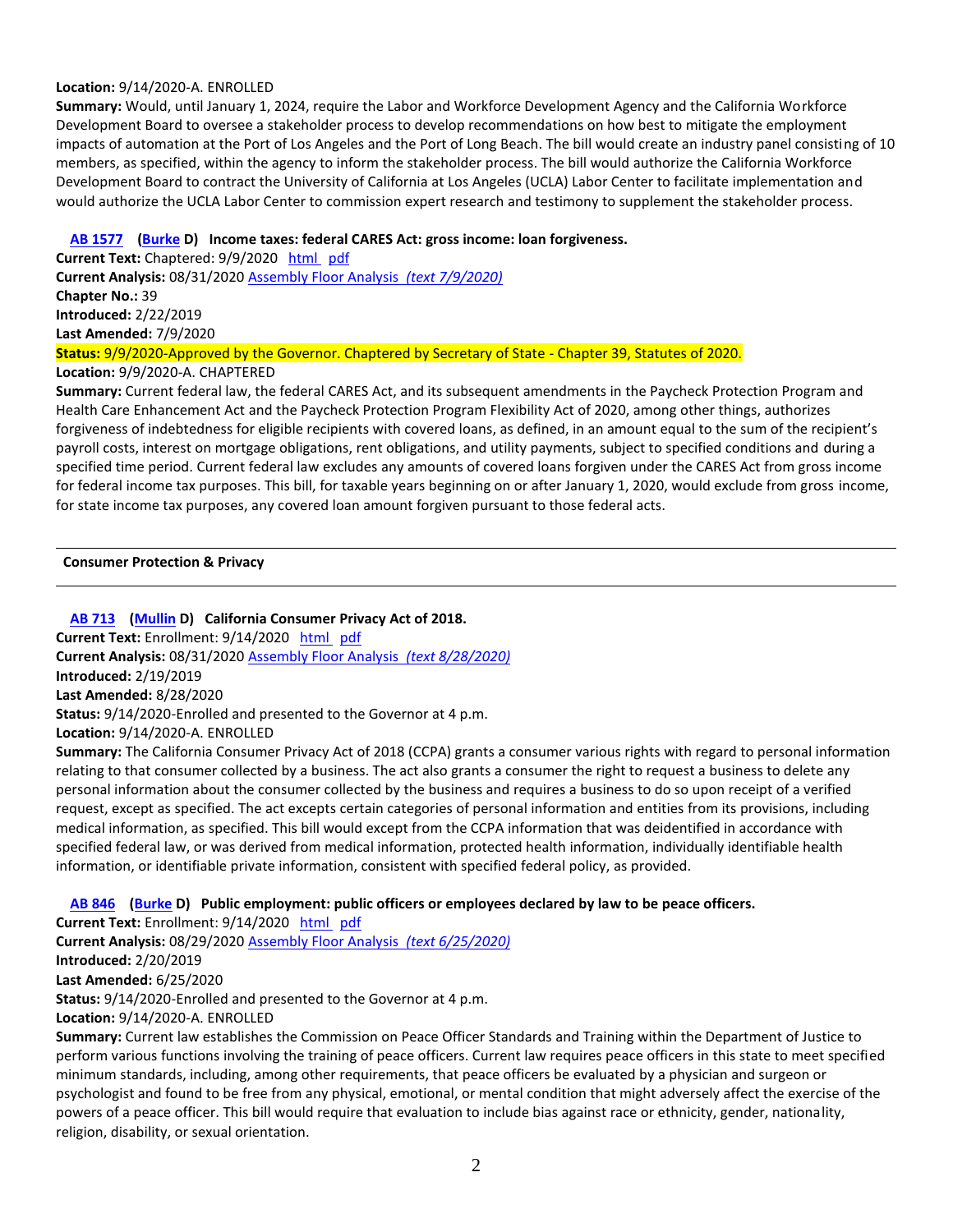### **AB 1281 (Chau D) Privacy: California Consumer Privacy Act of 2018.**

**Current Text:** Enrollment: 9/8/2020 html pdf **Current Analysis:** 08/29/2020 Assembly Floor Analysis *(text 6/25/2020)* **Introduced:** 2/21/2019 **Last Amended:** 6/25/2020 **Status:** 9/8/2020-Enrolled and presented to the Governor at 4:30 p.m. **Location:** 9/8/2020-A. ENROLLED

**Summary:** The California Consumer Privacy Act of 2018, until January 1, 2021, exempts from its provisions certain information collected by a business about a natural person in the course of the natural person acting as a job applicant, employee, owner, director, officer, medical staff member, or contractor, as specified. The act also, until January 1, 2021, exempts from specified provisions personal information reflecting a written or verbal communication or a transaction between the business and the consumer, if the consumer is a natural person who is acting as an employee, owner, director, officer, or contractor of a company, partnership, sole proprietorship, nonprofit, or government agency and whose communications or transaction with the business occur solely within the context of the business conducting due diligence regarding, or providing or receiving a product or service to or from that company, partnership, sole proprietorship, nonprofit, or government agency. This bill would extend both exemptions until January 1, 2022.

#### **Government Regs & Contracts**

#### **AB 323 (Rubio, Blanca D) Newspapers: state agency advertising: worker status: independent contractors.**

**Current Text:** Enrollment: 9/14/2020 html pdf **Current Analysis:** 08/31/2020 Assembly Floor Analysis *(text 8/27/2020)* **Introduced:** 1/30/2019 **Last Amended:** 8/27/2020 **Status:** 9/14/2020-Enrolled and presented to the Governor at 4 p.m.

**Location:** 9/14/2020-A. ENROLLED

**Summary:** Current law sets out the various responsibilities of the Department of General Services and state agencies in overseeing and implementing state contracting procedures and policies. Current law also provides that whenever any official advertising, notice, resolution, order, or other matter of any nature whatsoever is required by law to be published in a newspaper, the publication is required to be made only in a newspaper of general circulation, as specified. This bill would require the department to publish, on the department's internet website, an annual report by July 1 of each year containing specified information relating to payments for placement of marketing or outreach advertising material by each state agency. The bill would provide that these provisions are not intended to amend any of the above-described provisions relating to required publications of official advertising, notices, resolutions, orders, or other matters.

**Health Care - related**

#### **AB 2100 (Wood D) Medi-Cal: pharmacy benefits.**

**Current Text:** Enrollment: 9/10/2020 html pdf **Current Analysis:** 08/29/2020 Assembly Floor Analysis *(text 8/20/2020)* **Introduced:** 2/5/2020 **Last Amended:** 8/20/2020 **Status:** 9/10/2020-Enrolled and presented to the Governor at 2:30 p.m. **Location:** 9/10/2020-A. ENROLLED **Summary:** Would require the State Department of Health Care Services to establish the Independent Prescription Drug Medical

Review System (IPDMRS), commencing on January 1, 2021, which generally models specified requirements of the Knox-Keene Health Care Service Plan Act. The bill would provide that any Medi-Cal beneficiary grievance involving a disputed health care service is eligible for review under the IPDMRS, and would define "disputed health care service" as any outpatient prescription drug eligible for coverage and payment by the Medi-Cal program that has been denied, modified, or delayed by a decision of the department, or by one of its contracting fiscal intermediaries for the administration of the prescription drug benefit if that entity makes a final decision, in whole or in part, due to a finding that the service is not medically necessary.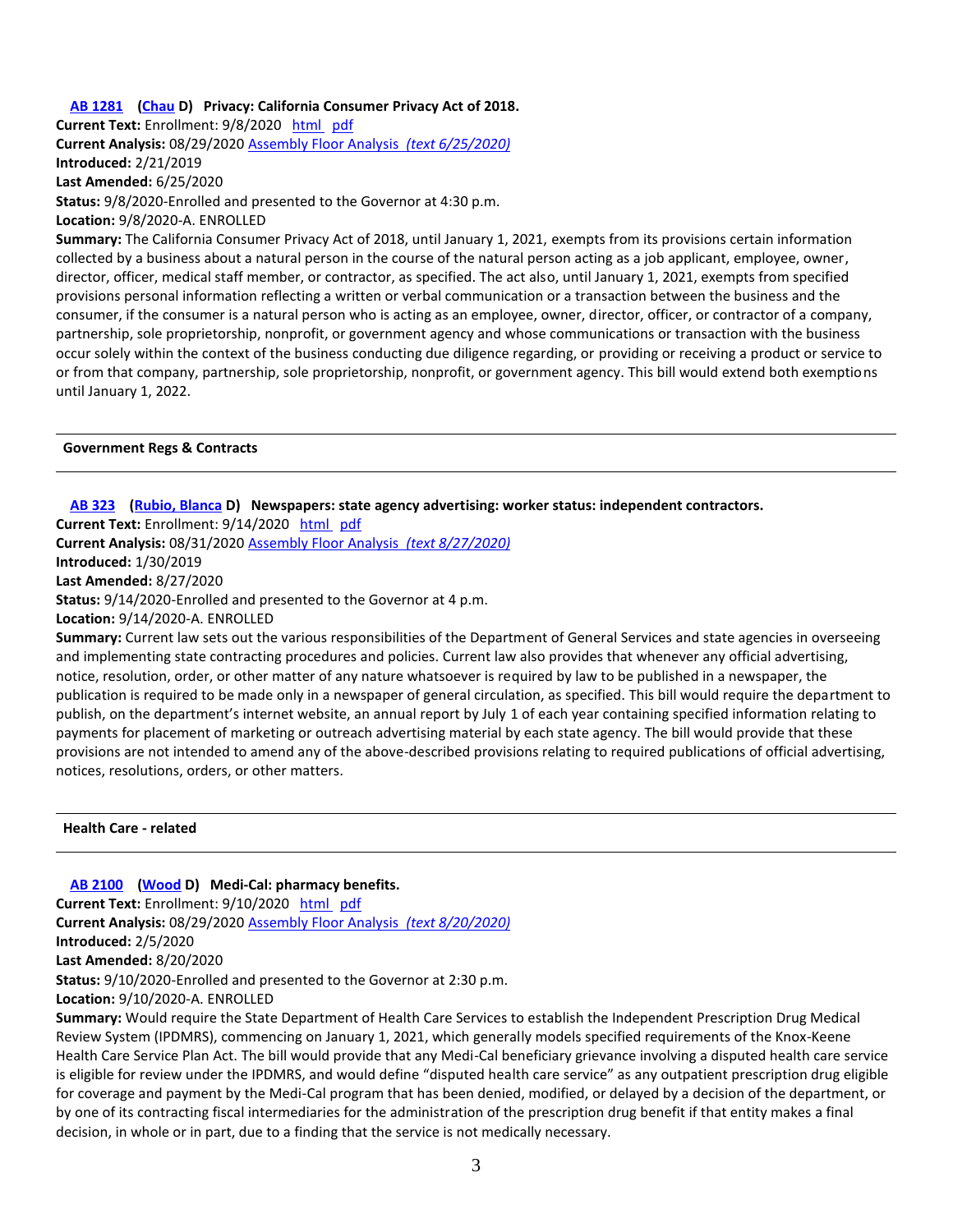#### **AB 2118 (Kalra D) Health care service plans and health insurers: reporting requirements.**

**Current Text:** Enrollment: 9/15/2020 html pdf **Current Analysis:** 08/31/2020 Assembly Floor Analysis *(text 8/25/2020)* **Introduced:** 2/6/2020 **Last Amended:** 8/25/2020 **Status:** 9/15/2020-Enrolled and presented to the Governor at 3 p.m.

**Location:** 9/15/2020-A. ENROLLED **Summary:** Would require a health care service plan and health insurer, excluding for a specialized health care service plan or specialized health care policy, to report to the Department of Managed Health Care and the Department of Insurance, respectively, by October 1, 2021, and annually thereafter, for products in the individual and small group markets, and for rates effective during the 12-month period ending January 1 of the following year, on specified information, including premiums, cost sharing, benefits, enrollment, and trend factors, and would exclude prescribed information from the reporting requirements until January 1, 2023.

#### **AB 2157 (Wood D) Health care coverage: independent dispute resolution process.**

**Current Text:** Enrollment: 8/27/2020 html pdf **Current Analysis:** 08/19/2020 Senate Floor Analyses *(text 2/10/2020)* **Introduced:** 2/10/2020 **Status:** 8/27/2020-Enrolled and presented to the Governor at 3:30 p.m.

**Location:** 8/27/2020-A. ENROLLED

**Summary:** Current law requires the Department of Managed Health Care and the Department of Insurance to establish an independent dispute resolution process to resolve a claim dispute between a health care service plan or health insurer, as appropriate, and a noncontracting individual health professional, and sets forth requirements and guidelines for that process, including contracting with an independent organization for the purpose of conducting the review process. Current law requires each department to establish uniform written procedures for the submission, receipt, processing, and resolution of these disputes, as specified. Existing law requires the independent organization, in deciding the dispute, to base its decision regarding the appropriate reimbursement on all relevant information. This bill would require the procedures established by each department to include a process for each party to submit into evidence information that will be kept confidential from the other party, in order to preserve the confidentiality of the source contract.

#### **AB 2164 (Rivas, Robert D) Telehealth.**

**Current Text:** Enrollment: 9/10/2020 html pdf **Current Analysis:** 08/29/2020 Assembly Floor Analysis *(text 8/20/2020)* **Introduced:** 2/11/2020 **Last Amended:** 8/20/2020 **Status:** 9/10/2020-Enrolled and presented to the Governor at 2:30 p.m.

**Location:** 9/10/2020-A. ENROLLED

**Summary:** Current law prohibits a requirement of in-person contact between a health care provider and a Medi-Cal patient when the service may be provided by telehealth, and, for purposes of telehealth, prohibits the department from limiting the type of setting where Medi-Cal services are provided. Existing law authorizes, to the extent that federal financial participation is available, the use of health care services by store and forward under the Medi-Cal program, subject to billing and reimbursement policies developed by the department, and prohibits a requirement of in-person contact between a health care provider and a Medi-Cal patient when these services are provided by store and forward. This bill would provide that an FQHC or RHC "visit" includes an encounter between an FQHC or RHC patient and a health care provider using telehealth by synchronous interaction or asynchronous store and forward. The bill would specify that an FQHC or RHC is not precluded from establishing a patient who is located within the FQHC's or RHC's federal designated service area through synchronous interaction or asynchronous store and forward as of the date of service if specified requirements are met.

#### **AB 2360 (Maienschein D) Telehealth: mental health.**

**Current Text:** Enrollment: 9/11/2020 html pdf **Current Analysis:** 08/29/2020 Assembly Floor Analysis *(text 8/5/2020)* **Introduced:** 2/18/2020 **Last Amended:** 8/5/2020 **Status:** 9/11/2020-Enrolled and presented to the Governor at 3 p.m. **Location:** 9/11/2020-A. ENROLLED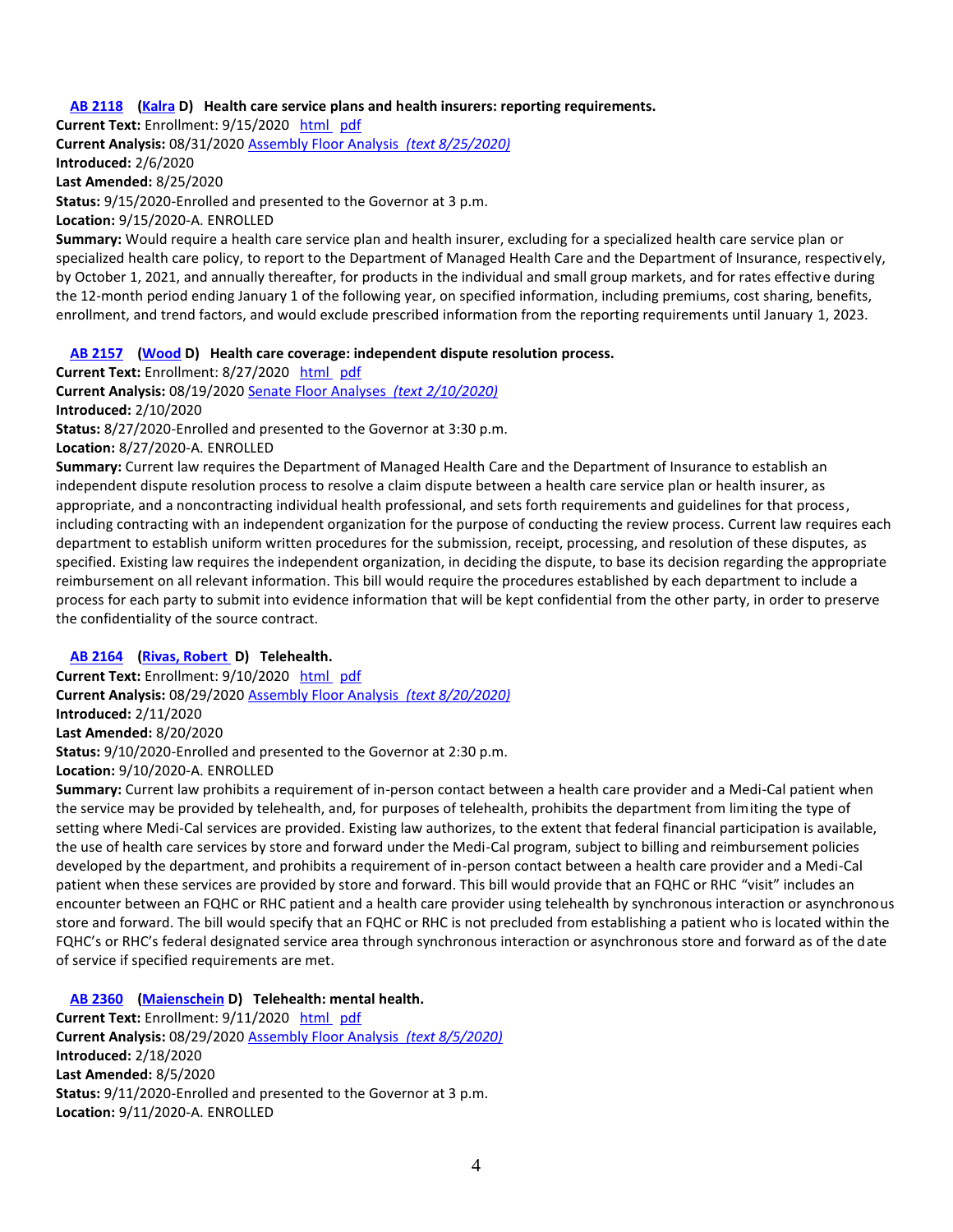**Summary:** Would require health care service plans and health insurers, by July 1, 2021, to provide access to a telehealth consultation program that meets specified criteria and provides providers who treat children and pregnant and certain postpartum persons with access to a mental health consultation program, as specified. The bill would require the consultation by a mental health clinician with expertise appropriate for pregnant, postpartum, and pediatric patients to be conducted by telephone or telehealth video, and to include guidance on the range of evidence-based treatment options, screening tools, and referrals. The bill would require health care service plans and insurers to communicate information relating to the telehealth program at least twice a year in writing.

## **AB 2520 (Chiu D) Access to medical records.**

**Current Text:** Chaptered: 9/18/2020 html pdf **Current Analysis:** 08/29/2020 Assembly Floor Analysis *(text 6/26/2020)* **Introduced:** 2/19/2020 **Last Amended:** 6/26/2020 **Status:** 9/18/2020-Signed by the Governor

**Location:** 9/18/2020-A. CHAPTERED

**Summary:** Current law requires a health care provider, as defined, to provide a patient or the patient's representative with all or any part of the patient's medical records that the patient has a right to inspect, subject to the payment of clerical costs incurred in locating and making the records available, following a written request from the patient. Current law requires the health care provider to provide one copy of the relevant portion of the patient's record at no charge if the patient or patient's representative presents proof to the provider that the records are needed to support an appeal regarding eligibility for a public benefit program, as defined. Current law makes a willful violation of these provisions by specified health care providers an infraction. This bill would require a health care provider to provide an employee of a nonprofit legal services entity representing the patient a copy of the medical records at no charge under those conditions, and would include speech-language pathologists, audiologists, physician assistants, and nurse practitioners within the definition of a health care provider.

## **AB 3242 (Irwin D) Mental health: involuntary commitment.**

**Current Text:** Enrollment: 9/15/2020 html pdf **Current Analysis:** 08/31/2020 Assembly Floor Analysis *(text 8/24/2020)* **Introduced:** 2/21/2020 **Last Amended:** 8/24/2020 **Status:** 9/15/2020-Enrolled and presented to the Governor at 3 p.m. **Location:** 9/15/2020-A. ENROLLED

**Summary:** The Lanterman-Petris-Short Act authorizes the involuntary commitment and treatment of persons with specified mental health disorders for the protection of the persons so committed. Under the act, if a person, as a result of a mental health disorder, is a danger to others, or to themselves, or is gravely disabled, the person may, upon probable cause, be taken into custody for a period of up to 72 hours for assessment, evaluation, and crisis intervention, or placement for evaluation and treatment. Current law requires persons providing the evaluation services to be properly qualified professionals, and authorizes those professionals to provide telehealth evaluation services. Current law also provides immunity from civil and criminal liability for similar detention by specified licensed general acute care hospitals, licensed acute psychiatric hospitals, licensed professional staff at those hospitals, or any physician and surgeon providing emergency medical services in any department of those hospitals if various conditions are met. This bill would authorize an examination, assessment, or evaluation specified, required, or authorized by the above-mentioned provisions to be conducted using telehealth.

### **SB 406 (Pan D) Health care: omnibus bill.**

Current Text: Enrollment: 9/10/2020 html pdf **Current Analysis:** 08/31/2020 Senate Floor Analyses *(text 8/24/2020)* **Introduced:** 2/20/2019 **Last Amended:** 8/24/2020 **Status:** 9/10/2020-Enrolled and presented to the Governor at 3 p.m. **Location:** 9/10/2020-S. ENROLLED

**Summary:** Would delete the requirement that a plan or a health insurer comply with the requirement to cover preventive health services without cost sharing to the extent required by federal law, and would instead require a group or individual health care service plan contract or health insurer to, at a minimum, provide coverage for specified preventive services without any cost-sharing requirements for those preventive services, thereby indefinitely extending those requirements.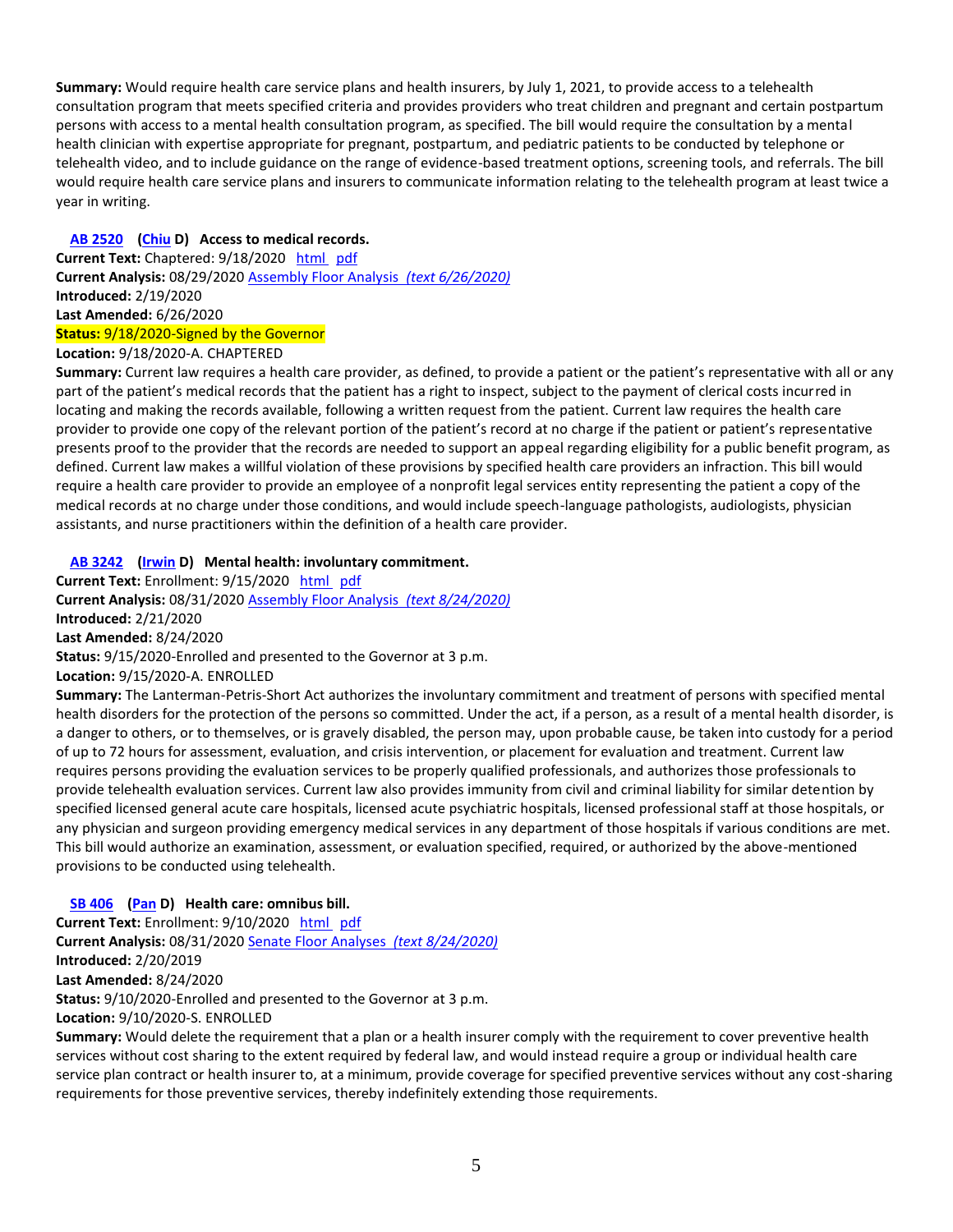#### **SB 653 (Chang R) Dental hygienists: registered dental hygienist in alternative practice: scope of practice.**

**Current Text:** Enrollment: 9/9/2020 html pdf **Current Analysis:** 08/16/2020 Assembly Appropriations *(text 1/23/2020)* **Introduced:** 2/22/2019 **Last Amended:** 1/23/2020 **Status:** 9/9/2020-Enrolled and presented to the Governor at 3 p.m. **Location:** 9/9/2020-S. ENROLLED **Summary:** Would authorize a registered dental hygienist to provide, without supervision, fluoride varnish to a patient. The bill would additionally authorize a registered dental hygienist to provide dental hygiene preventive services and oral screenings at specified sponsored events and nonprofit organizations. **SB 852 (Pan D) Health care: prescription drugs.**

**Current Text:** Enrollment: 9/8/2020 html pdf **Current Analysis:** 08/31/2020 Senate Floor Analyses *(text 8/24/2020)* **Introduced:** 1/13/2020 **Last Amended:** 8/24/2020 **Status:** 9/8/2020-Enrolled and presented to the Governor at 2 p.m. **Location:** 9/8/2020-S. ENROLLED

**Summary:** Would require the California Health and Human Services Agency (CHHSA) to enter into partnerships, in consultation with other state departments as necessary to, among other things, increase patient access to affordable drugs. The bill would require CHHSA to enter into partnerships to produce or distribute generic prescription drugs and at least one form of insulin, provided that a viable pathway for manufacturing a more affordable form of insulin exists at a price that results in savings. The bill would, subject to appropriation by the Legislature, require CHHSA to submit a report to the Legislature on or before July 1, 2023, that, among other things, assesses the feasibility and advantages of directly manufacturing generic prescription drugs and selling generic prescription drugs at a fair price.

#### **SB 855 (Wiener D) Health coverage: mental health or substance use disorders.**

**Current Text:** Enrollment: 9/9/2020 html pdf **Current Analysis:** 08/29/2020 Senate Floor Analyses *(text 8/24/2020)* **Introduced:** 1/14/2020 **Last Amended:** 8/24/2020

**Status:** 9/9/2020-Enrolled and presented to the Governor at 3 p.m.

**Location:** 9/9/2020-S. ENROLLED

**Summary:** The California Mental Health Parity Act requires every health care service plan contract or disability insurance policy issued, amended, or renewed on or after July 1, 2000, that provides hospital, medical, or surgical coverage to provide coverage for the diagnosis and medically necessary treatment of severe mental illnesses of a person of any age, and of serious emotional disturbances of a child under the same terms and conditions applied to other medical conditions, as specified. Existing law requires those benefits to include, among other things, outpatient services, inpatient hospital services, partial hospital services, and prescription drugs, if the plan contract or policy includes coverage for prescription drugs. This bill would revise and recast those provisions, and would instead require a health care service plan contract or disability insurance policy issued, amended, or renewed on or after January 1, 2021, provide coverage for medically necessary treatment of mental health and substance use disorders, as defined, under the same terms and conditions applied to other medical conditions.

**Health Care Service Plans**

**AB 1124 (Maienschein D) Health care service plans: regulations: exemptions. Current Text:** Enrollment: 9/14/2020 html pdf **Current Analysis:** 08/31/2020 Assembly Floor Analysis *(text 8/25/2020)* **Introduced:** 2/21/2019 **Last Amended:** 8/25/2020 **Status:** 9/14/2020-Enrolled and presented to the Governor at 4 p.m. **Location:** 9/14/2020-A. ENROLLED **Summary:** Under current law, upon the request of the Director of Health Care Services, the director must exempt a county-operated pilot program contracting with the State Department of Health Care Services, and may exempt a non-county-operated pilot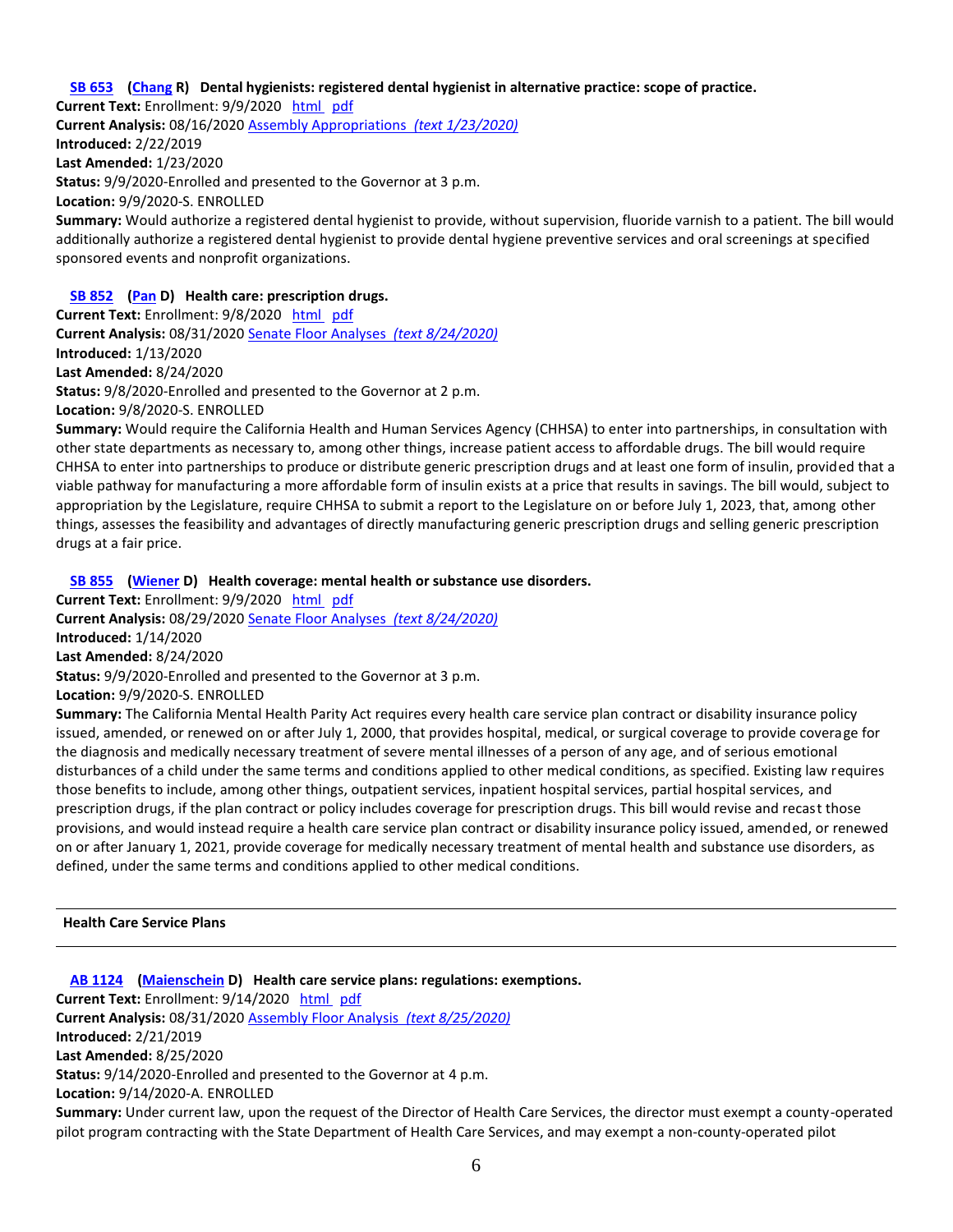program, subject to any conditions the Director of Health Care Services deems appropriate. Current law also exempts a health care service plan operated by a city, county, city and county, public entity, political subdivision, or public joint labor management trust that satisfies certain criteria, including that the plan requires providers to be reimbursed solely on a fee-for-service basis. This bill would authorize the director, no later than May 1, 2021, to authorize 2 pilot programs, one in northern California and one in southern California, under which providers approved by the department may undertake risk-bearing arrangements with a voluntary employees' beneficiary association with enrollment of more than 100,000 lives, notwithstanding the fee-for-service requirement described above, or a trust fund that is a welfare plan and a multiemployer plan with enrollment of more than 25,000 lives, for independent periods of time beginning no earlier than January 1, 2022, to December 31, 2025, inclusive, if certain criteria are met, including that each risk-bearing provider is registered with the department as a risk-based organization and holds or will obtain a limited or restricted license, as applicable.

### **Labor & Employment**

**AB 1947 (Kalra D) Employment violation complaints: requirements: time.**

**Current Text:** Enrollment: 8/27/2020 html pdf

**Current Analysis:** 08/21/2020 Senate Floor Analyses *(text 1/17/2020)*

**Introduced:** 1/17/2020

**Status:** 8/27/2020-Enrolled and presented to the Governor at 3:30 p.m.

**Location:** 8/27/2020-A. ENROLLED

**Summary:** Current law creates the Division of Labor Standards Enforcement, which is headed by the Labor Commissioner, and commits to it the general authority to enforce the requirements of the Labor Code. Current law generally authorizes people who believe that they have been discharged or otherwise discriminated against in violation of any law enforced by the Labor Commissioner to file a complaint with the Division of Labor Standards Enforcement within 6 months after the occurrence of the violation. Existing law generally requires the Labor Commissioner to commence actions to enforce labor standards within 3 years of their accrual, as specified. This bill would extend the period of time within which people may file complaints subject to the 6-month deadline, described above, to within one year after the occurrence of the violations.

### **AB 2017 (Mullin D) Employee: sick leave: kin care.**

**Current Text:** Enrollment: 9/4/2020 html pdf **Current Analysis:** 08/14/2020 Senate Floor Analyses *(text 3/12/2020)* **Introduced:** 1/29/2020 **Last Amended:** 3/12/2020 **Status:** 9/4/2020-Enrolled and presented to the Governor at 2 p.m. **Location:** 9/4/2020-A. ENROLLED

**Summary:** Current law requires an employer who provides sick leave for employees to permit an employee to use the employee's accrued and available sick leave entitlement to attend to the illness of a family member and prohibits an employer from denying an employee the right to use sick leave or taking specific discriminatory action against an employee for using, or attempting to exercise the right to use, sick leave to attend to such an illness. This bill would provide that the designation of the sick leave taken under these provisions is at the sole discretion of the employee.

### **AB 2143** (Stone, Mark D) Settlement agreements: employment disputes.

**Current Text:** Chaptered: 9/11/2020 html pdf **Current Analysis:** 08/14/2020 Senate Floor Analyses *(text 3/2/2020)* **Chapter No.:** 73 **Introduced:** 2/10/2020 **Last Amended:** 3/2/2020 **Status:** 9/11/2020-Approved by the Governor. Chaptered by Secretary of State - Chapter 73, Statutes of 2020. **Location:** 9/11/2020-A. CHAPTERED

**Summary:** Current law prohibits an agreement to settle an employment dispute from containing a provision that prohibits, prevents, or otherwise restricts a settling party that is an aggrieved person, as defined, from working for the employer against which the aggrieved person has filed a claim or any parent company, subsidiary, division, affiliate, or contractor of the employer.This bill would require the aggrieved person to have filed the claim in good faith for the prohibition to apply.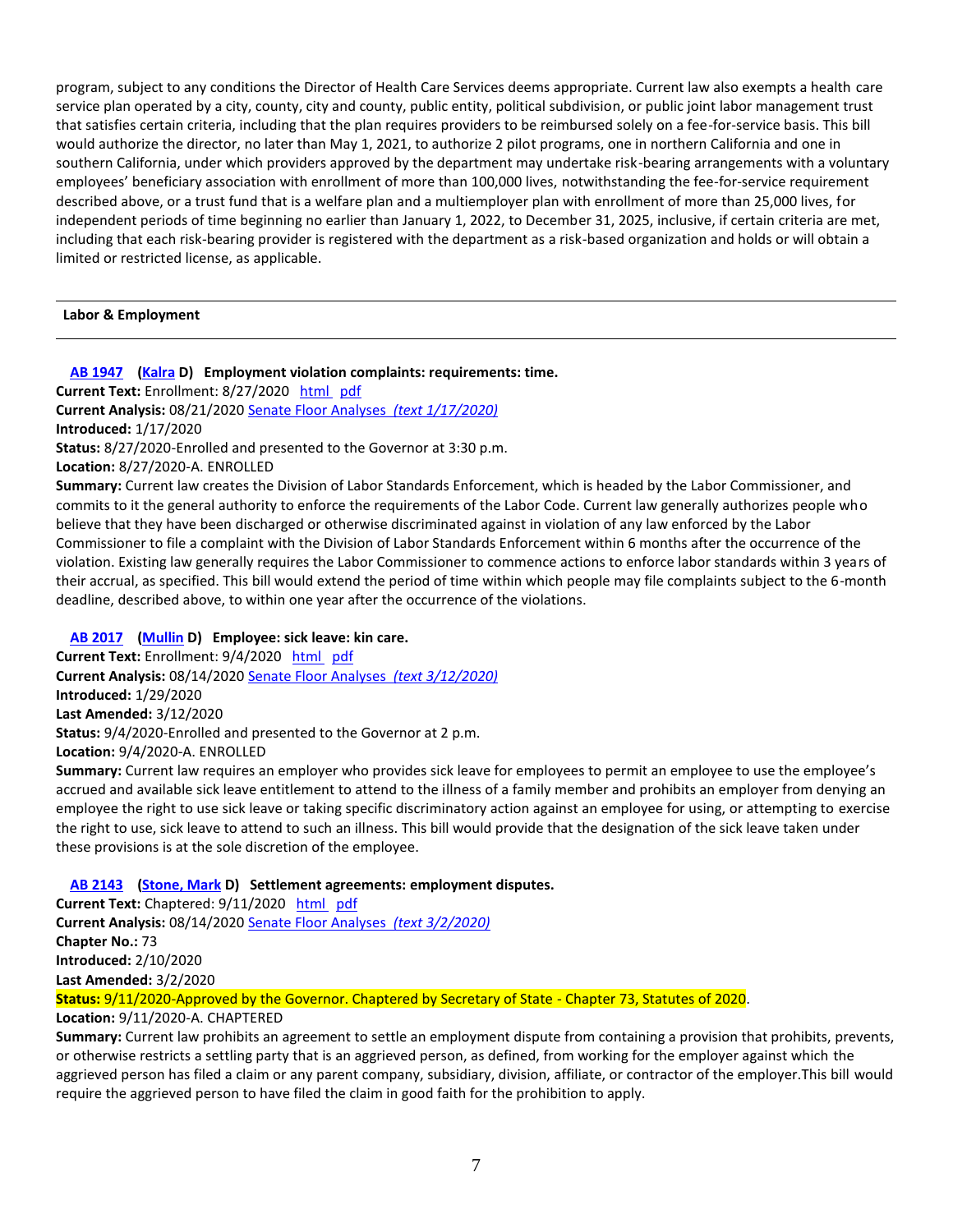#### **AB 2257 (Gonzalez D) Worker classification: employees and independent contractors: occupations: professional services. Current Text:** Chaptered: 9/4/2020 html pdf

**Current Analysis:** 08/31/2020 Assembly Floor Analysis *(text 8/25/2020)* **Chapter No.:** 38 **Introduced:** 2/13/2020 **Last Amended:** 8/25/2020

**Status:** 9/4/2020-Approved by the Governor. Chaptered by Secretary of State - Chapter 38, Statutes of 2020.

#### **Location:** 9/4/2020-A. CHAPTERED

**Summary:** Current law exempts specified occupations and business relationships from the application of the ABC test as described. Current law, instead, provides that these exempt relationships are governed by the multifactor test previously adopted in the case of S. G. Borello & Sons, Inc. v. Department of Industrial Relations (1989) 48 Cal.3d 341. Existing exemptions include persons providing professional services under specified circumstances, including certain services provided by still photographers, photojournalists, freelance writers, editors, and newspaper cartoonists. This bill would revise and recast these provisions. The bill would additionally exempt certain occupations in connection with creating, marketing, promoting, or distributing sound recordings or musical compositions.

## **AB 2479 (Gipson D) Rest periods: petroleum facilities: safety-sensitive positions.**

**Current Text:** Enrollment: 9/4/2020 html pdf **Current Analysis:** 08/14/2020 Senate Floor Analyses *(text 3/4/2020)* **Introduced:** 2/19/2020 **Last Amended:** 3/4/2020 **Status:** 9/4/2020-Enrolled and presented to the Governor at 2 p.m. **Location:** 9/4/2020-A. ENROLLED

**Summary:** Current law prohibits an employer from requiring an employee to work during a mandated meal or rest or recovery period, as specified. Current law requires an employer who fails to provide an employee a mandated meal or rest or recovery period to pay the employee one additional hour of pay at the employee's regular rate of compensation for each workday that the meal or rest or recovery period was not provided. Current law provides, until January 1, 2021, an exemption from the rest period requirements for specified employees who hold a safety-sensitive position at a petroleum facility, as defined, to the extent that the employee is required to carry and monitor a communication device and to respond to emergencies, or is required to remain on employer premises to monitor the premises and respond to emergencies. This bill would extend that exemption until January 1, 2026.

### **AB 2537 (Rodriguez D) Personal protective equipment: health care employees.**

**Current Text:** Enrollment: 9/11/2020 html pdf **Current Analysis:** 08/31/2020 Assembly Floor Analysis *(text 8/25/2020)* **Introduced:** 2/19/2020 **Last Amended:** 8/25/2020 **Status:** 9/11/2020-Enrolled and presented to the Governor at 3 p.m. **Location:** 9/11/2020-A. ENROLLED

**Summary:** Current law requires an employer to furnish employment and a place of employment that is safe and healthful for the employees and to establish, implement, and maintain an effective injury prevention program, as prescribed. Regulations enacted by the Department of Industrial Relations regulate the nature and use personal protective equipment and regulate practices in health care facilities connected with aerosol transmissible diseases. This bill would require public and private employers of workers in a general acute care hospital, as defined, to supply those employees who provide direct patient care or provide services that directly support personal care with the personal protective equipment necessary to comply with the regulations described above, as specified. The bill would also require an employer to ensure that the employees use the personal protective equipment supplied to them.

## **AB 2992 (Weber D) Employment practices: leave time.**

**Current Text:** Enrollment: 9/11/2020 html pdf **Current Analysis:** 08/29/2020 Assembly Floor Analysis *(text 8/20/2020)* **Introduced:** 2/21/2020 **Last Amended:** 8/20/2020 **Status:** 9/11/2020-Enrolled and presented to the Governor at 3 p.m. **Location:** 9/11/2020-A. ENROLLED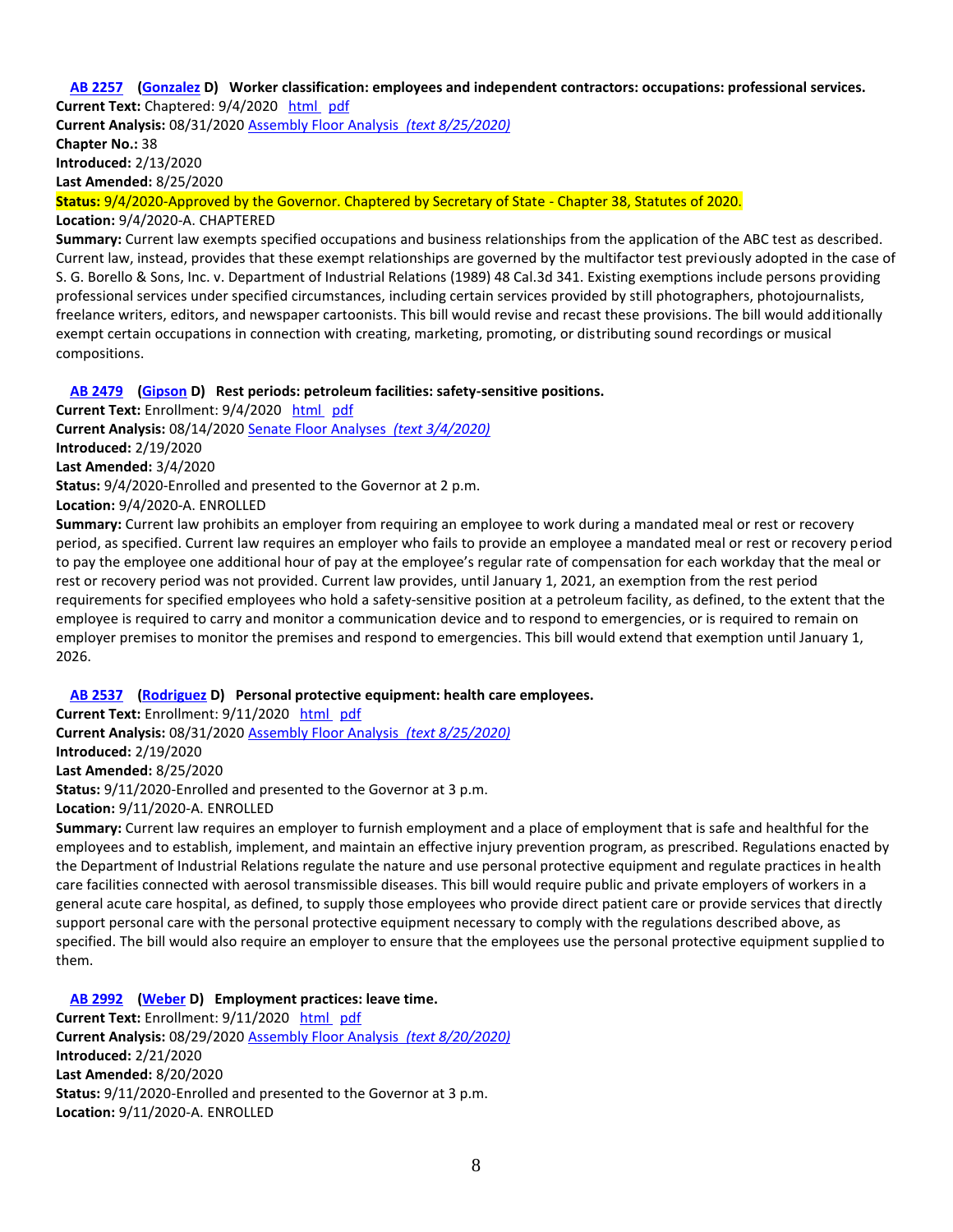**Summary:** Current law prohibits an employer from discharging, or discriminating or retaliating against, an employee who is a victim of domestic violence, sexual assault, or stalking, for taking time off from work to obtain or attempt to obtain relief to help ensure the health, safety, or welfare of the victim or victim's child. Current law authorizes an employee to file a complaint with the Division of Labor Standards Enforcement for a violation of that prohibition, and makes it a misdemeanor for an employer to refuse to rehire, promote, or restore an employee who has been determined to be so eligible by a grievance procedure or legal hearing. This bill would expand the above provision to prohibit an employer from discharging, or discriminating or retaliating against, an employee who is a victim of crime or abuse for taking time off from work to obtain or attempt to obtain relief, as prescribed.

### **AB 3053 (Daly D)Labor Commissioner: unpaid wage claim process.**

**Current Text:** Enrollment: 9/4/2020 html pdf **Current Analysis:** 08/21/2020 Senate Floor Analyses *(text 6/4/2020)* **Introduced:** 2/21/2020 **Last Amended:** 6/4/2020 **Status:** 9/4/2020-Enrolled and presented to the Governor at 2 p.m. **Location:** 9/4/2020-A. ENROLLED **Summary:** Would, beginning July 1, 2021, require the Labor Commissioner to create an online portal on their internet website that would allow wage claimants to file unpaid wage claims, track those claims, and submit requested documents regarding those claims.

## **AB 3075 (Gonzalez D) Wages: enforcement.**

**Current Text:** Enrollment: 9/15/2020 html pdf **Current Analysis:** 08/31/2020 Assembly Floor Analysis *(text 8/20/2020)* **Introduced:** 2/21/2020 **Last Amended:** 8/20/2020 **Status:** 9/15/2020-Enrolled and presented to the Governor at 3 p.m. **Location:** 9/15/2020-A. ENROLLED

**Summary:** Current law requires a statement of information to contain certain information, including specified statements regarding the general type of business that constitutes the principal business activity of the corporation or limited liability company. Current law provides that an individual who signs a statement of information for any limited liability company or foreign limited liability company affirms under penalty of perjury the information stated in the statement is accurate. This bill, beginning January 1, 2022, or upon certification by the Secretary of State that California Business Connect is implemented, whichever is earlier, would require the statement of information to also contain a statement indicating whether any officer or any director, or, in the case of a limited liability company, any member or any manager, has an outstanding final judgment issued by the Division of Labor Standards Enforcement or a court of law, for which no appeal therefrom is pending, for the violation of any wage order or provision of the Labor Code.

## **AB 3175 (Levine D) Entertainment industry: age-eligible minors: training.**

**Current Text:** Enrollment: 9/11/2020 html pdf **Current Analysis:** 08/29/2020 Assembly Floor Analysis *(text 8/13/2020)* **Introduced:** 2/21/2020 **Last Amended:** 8/13/2020 **Status:** 9/11/2020-Enrolled and presented to the Governor at 3 p.m. **Location:** 9/11/2020-A. ENROLLED

**Summary:** Current law requires an employer having 5 or more employees to provide at least 2 hours of classroom or other effective interactive training and education regarding sexual harassment to all supervisory employees and at least one hour of classroom or other effective interactive training and education regarding sexual harassment to all nonsupervisory employees in California, as specified. For purposes of this requirement, current law directs the Department of Fair Employment and Housing to develop or obtain online training courses and to make those courses available on the department's internet website. This bill would instead require that the parent or legal guardian ensure that sexual harassment training, as made available online by the department, be completed by the age-eligible minor, as defined, accompanied by their parent or legal guardian. The bill would require that the parent or legal guardian certify to the Labor Commissioner that the training has been completed, as specified.

## **SB 1102 (Monning D)** Employers: Labor Commissioner: required disclosures.

**Current Text:** Enrollment: 9/8/2020 html pdf **Current Analysis:** 08/31/2020 Senate Floor Analyses *(text 8/25/2020)* **Introduced:** 2/19/2020 **Last Amended:** 8/25/2020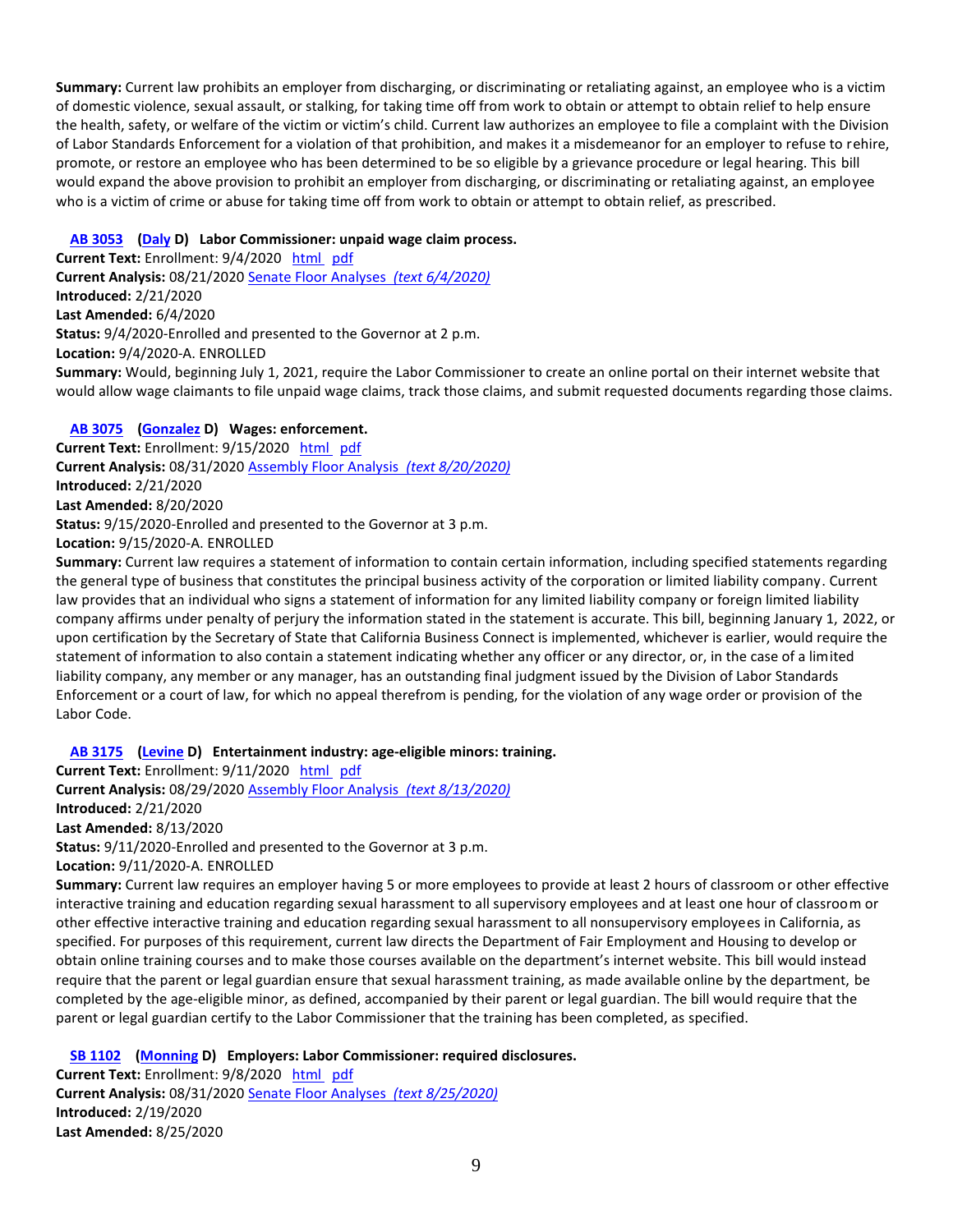### **Status:** 9/8/2020-Enrolled and presented to the Governor at 2 p.m. **Location:** 9/8/2020-S. ENROLLED

**Summary:** Current law requires an employer to provide an employee, at the time of hiring, a written notice including specified information in the language the employer normally uses to communicate employment-related information to the employee. Current law requires the Labor Commissioner to prepare a template that includes the specified information mentioned above and to make the template available to employers in the manner as determined by the commissioner. This bill would require an employer to include in their written notice to all employees, specified information required in the event of a federal or state declared disaster or applicable to the county or counties in which the employee will be employed. The bill would prohibit an employer from retaliating against an employee for raising questions about the declarations' requirements or recommendations.

## **SB 1383 (Jackson D) Unlawful employment practice: California Family Rights Act.**

**Current Text:** Chaptered: 9/17/2020 html pdf **Current Analysis:** 08/24/2020 Assembly Floor Analysis *(text 6/29/2020)* **Chapter No.:** 86 **Introduced:** 2/21/2020 **Last Amended:** 6/29/2020 **Status:** 9/17/2020-Approved by the Governor. Chaptered by Secretary of State. Chapter 86, Statutes of 2020.

**Location:** 9/17/2020-S. CHAPTERED

**Summary:** Would expand the California Family Rights Act to make it an unlawful employment practice for any employer with 5 or more employees to refuse to grant a request by an employee to take up to 12 workweeks of unpaid protected leave during any 12 month period to bond with a new child of the employee or to care for themselves or a child, parent, grandparent, grandchild, sibling, spouse, or domestic partner, as specified. The bill would require an employer who employs both parents of a child to grant leave to each employee.

## **SB 1384 (Monning D)Labor Commissioner: financially disabled persons: representation.**

**Current Text:** Enrollment: 9/1/2020 html pdf **Current Analysis:** 08/21/2020 Assembly Floor Analysis *(text 3/25/2020)* **Introduced:** 2/21/2020 **Last Amended:** 3/25/2020 **Status:** 9/1/2020-Enrolled and presented to the Governor at 1 p.m. **Location:** 9/1/2020-S. ENROLLED

**Summary:** Current law provides that the Labor Commissioner, may upon request, represent a claimant who is financially unable to represent themselves in a hearing where an employer is appealing an order of the commissioner, where the claimant is attempting to uphold the order of the commissioner. This bill would extend the authority of the commissioner to also represent a claimant who is financially unable to represent themselves in a hearing where a court order has compelled arbitration to determine the claim and the commissioner has determined that the claim has merit. The bill would also require that a petition to compel arbitration pursuant to specified statutes be served on the Labor Commissioner.

**Unemployment**

**AB 1066 (Gonzalez D) Unemployment compensation: benefits payable: collection.**

**Current Text:** Enrollment: 9/14/2020 html pdf

**Current Analysis:** 08/31/2020 Assembly Floor Analysis *(text 8/20/2020)*

**Introduced:** 2/21/2019

**Last Amended:** 8/20/2020

**Status:** 9/14/2020-Enrolled and presented to the Governor at 4 p.m.

**Location:** 9/14/2020-A. ENROLLED

**Summary:** Under current law, if an employer fails to keep and furnish to the Director of Employment Development any required records or reports necessary for a full determination, decision, or other proper disposition of a claim for unemployment benefits within a reasonable time as the director may by rule, regulation, or procedure prescribe, it is to be conclusively presumed that the claimant is entitled to the maximum total amount of benefits payable unless the director deems sufficient a lesser total amount is due and owing to the claimant. This bill would require, on and after January 1, 2021, that if an employer, within 10 days after receiving an initial notice from the director of the need to furnish over required records or reports necessary for a full determination of a claim for unemployment compensation benefits, fails to furnish those required records or reports to the director, it be